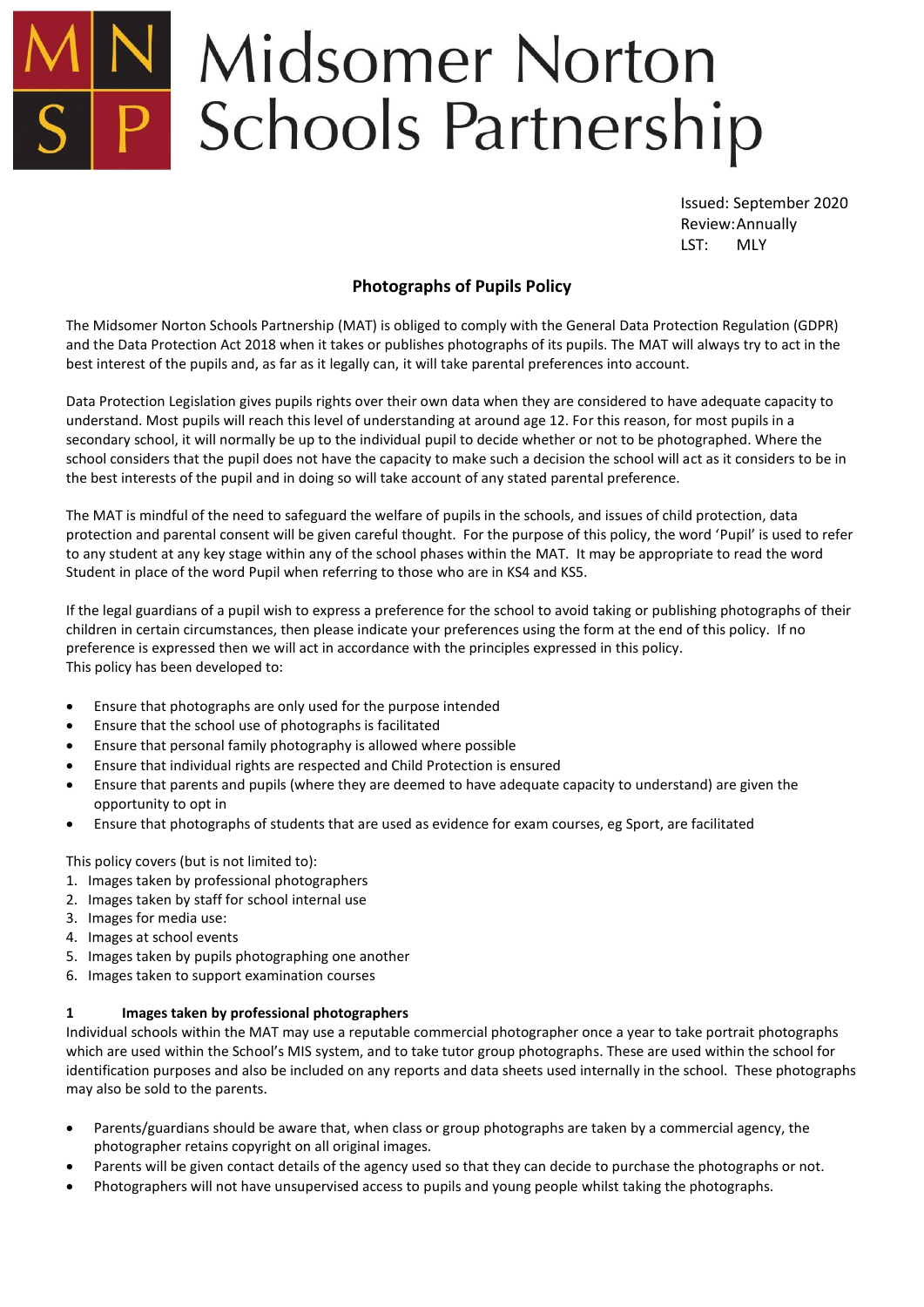#### **2 Images taken by staff for internal use:**

Working with pupils may involve the taking or recording of images. Any such work should take place with due regard to the law and the need to safeguard the privacy, dignity, safety and well-being of students.

Careful consideration should be given as to how activities involving the taking of images are organised and undertaken. Care should be taken to ensure that all parties understand the implications of the image(s) being taken especially if it is to be used for any publicity purposes or published in the media, or on the Internet.

Staff need to remain sensitive to any pupils who appear uncomfortable, for whatever reason, and should recognise the potential for such activities to raise concerns or lead to misunderstandings.

- Photographs are 'personal data' as far as Data Protection Legislation is concerned and must be used responsibly. The duration of their retention is governed by the MAT Data Retention Policy.
- Photography by staff in school, during school activities, on school trips and visits may be used in the curriculum and displayed within the school or at parents' evenings to illustrate the work of the school. These images will usually be unnamed.
- When a photograph is being taken, the pupils will be informed that a photograph is being taken and told what the photograph is going to be used for. They will also be reminded that they can object and do not have to be in the photograph.
- The school will only take and use images that are appropriate and are considered to be 'not open to misuse'.
- It is not appropriate for adults employed by the Trust to take photographs of pupils for their personal use.
- Individual schools will keep a register on the MIS system of parents who have expressed a preference as contained in the form at the end of this policy. This will be updated annually as part of the data checking process.
- Images of pupils will not be used to illustrate controversial subjects.
- If a school wants to use named photographs then it will obtain specific consent first. For most pupils this will be the pupils themselves provided they are deemed adequate capacity to understand, although parental wishes will be taken into account.
- Images will be kept securely on the individual school's computer system. No unauthorised access will be given to these images.

# **3 Images for Media Use**

It is recognized that press coverage is an important means of publicity for all the individual schools in the MAT, and is generally welcomed by parents. However there is still a need to protect pupils. The same conditions apply to press coverage as to official school use. Any photographs taken by the press will always be under the control of a member of staff employed by the MAT.

- Before any image can be used the MIS system must be checked to see if the photograph can be used
- The individual school will give proper consideration to the interests of its pupils when deciding whether to allow external organisations including the press to take photographs or to film.
- Where the media are allowed to be present at a particular event the school will make sure that pupils and their parents or carers are informed of the media presence. If no objection is received, then the school will assume that unnamed photographs may be published.
- If the Media entity wants to publish named photographs then they must obtain specific consent from those pupils with capacity to consent or the parents of those without capacity. The school will require the media entity to check with the school before publication so that the school can check that any objections have been taken into account.
- When the Media are allowed to be present in school or at school events, this will be on the condition that they observe this policy.
- Every effort should be made to ensure the press abide by the MAT's policy. No responsibility or liability however can be claimed for situations beyond reasonable control, and where the press is to be considered to have acted in good faith.

# **4 Family Photographs at School Events**

Where practical, arrangements should allow photographs to be taken by parents, legal guardians, family members and other guests attending school sports, concerts and similar events given the following guidance. Photography must not, though, be allowed to upset the performance or smooth running of the event or affect the health and safety of pupils and others.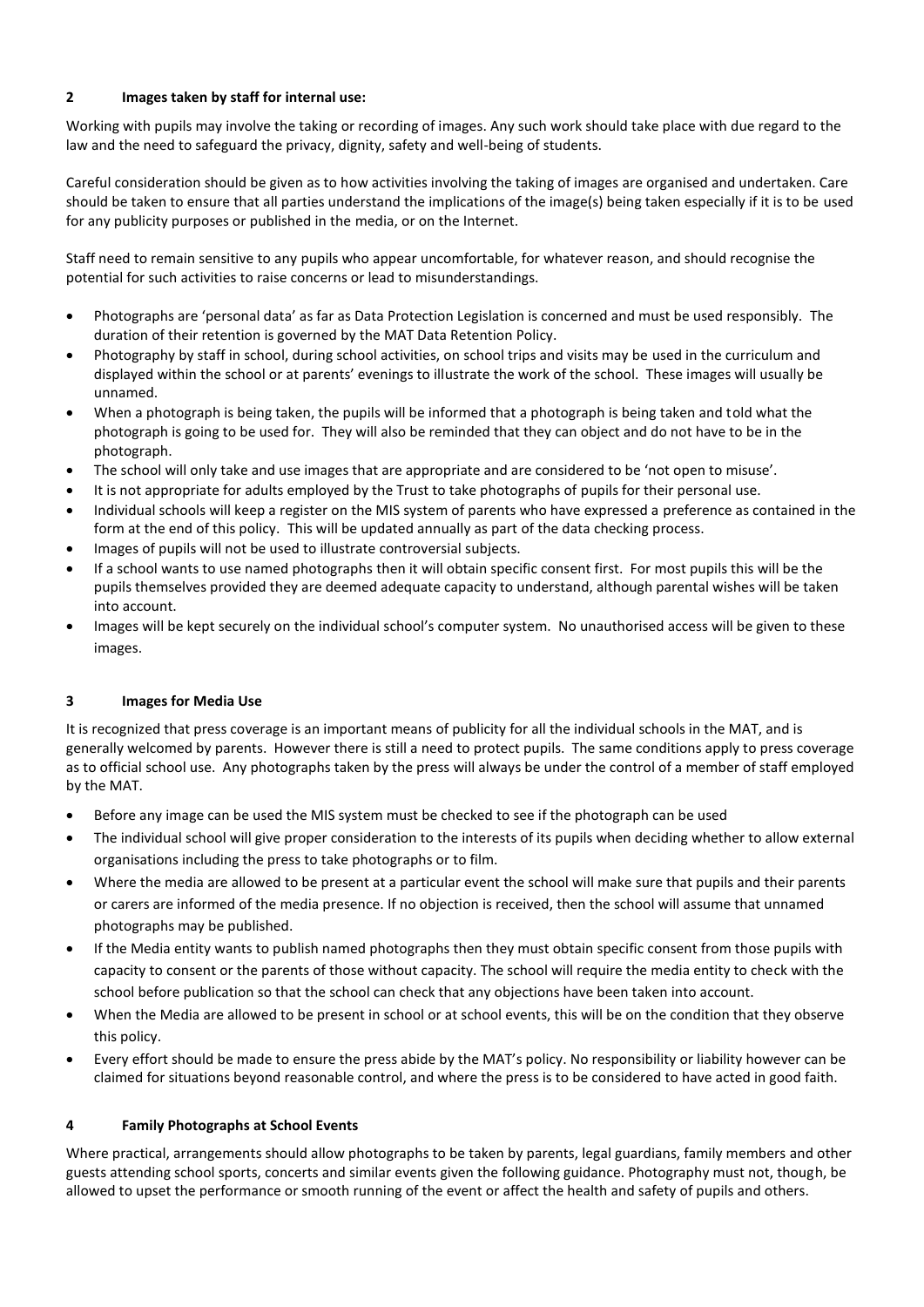Commercial copyright in a dramatic performance or musical will normally exclude any audio or video recording by the public (i.e. other than the Authority or the school for internal purposes) and in that event parents and their guests must be informed that the infringement of copyright is strictly forbidden.

- Family and friends taking photographs for the family album will not be covered by Data Protection legislation.
- It shall be at the discretion of the individual school whether photographs may be taken at a school event.
- When informing parents of an event, they will be informed in advanced of the decision about photography.
- Only images of pupils suitably dressed will be allowed to reduce the risk of images being used inappropriately. Special consideration will be given to photographs taken during PE (sports day) and swimming and certain dance exhibitions.
- Those parents and carers who are in the in the school to help with and assist children to dress or change will not be allowed to take photos or videos during this time
- Where the individual school decides to allow such photography, the family and friends will be asked not to publish any photographs showing children other than their own on the internet.
- Parents/guardians should be prompted with a verbal announcement at the start of the event that any images must be taken for personal use only. They will be reminded that such images must not be sold or be put on the web/internet as they may have accidentally taken a photograph that included other children in the shot.
- Visitors to any event will have agreed to any conditions implied by their attendance at that event.
- If necessary, the audience will be reminded that the use of flash photography may spoil the performance for others and should not be used.
- Use of cameras and other equipment will be monitored. Any member of staff employed by the individual schools who attend an event will be expected to raise any concerns about inappropriate photography with the event organiser or a member of the SLT (if present).
- The individual school reserves the right to ask persons to leave the school site in the event of a breach of policy during an event.
- People with no connection to the individual schools will not be allowed to photograph staff employed by the individual school should be encouraged to question anyone they do not recognise who is using equipment to take photographs in what may be considered an inappropriate way or taking photos of children that may be deemed to be inappropriate (due to the nature of the dress of the children).

# **5 Images taken by children photographing one another:**

It is acknowledged that most pupils will have their own mobile phone that is capable of taking both video and still photography.

- Pupils taking images of each other for their own use will not be covered by Data Protection legislation, although inappropriate use of the images may be covered by other legislation.
- On school trips, Staff should be aware of the photographs being taken and step in when any photography is in breach of any aspect of any MAT policy.
- Pupils must not take photographs without the subject's consent and against their wishes;
- Pupils must not infringe another pupil's privacy in any way.
- Pupils must not take photographs in a situation which humiliates, embarrasses, or makes fun of others;
- On no account will photographs be taken in changing rooms, toilets or other areas of privacy.

#### **6 Images taken to support examination courses**

There are circumstances where students need to have video and /or still footage of their performance to support their examination. As these images are identifiable and will be sent to the examination board these images are subject to Data Protection Legislation. The images may be taken by fellow students or by staff involved in the particular activity.

- Staff and students may not use their own personal devices to take these images
- As these students are in year 10 or above, they will be considered to have adequate capacity to understand the Data Protection Legislation, and their permission will be sought before images are taken or recorded
- The individual student being filmed or photographed will give their consent to the photographs being taken
- Photographs will not be taken in changing rooms, toilets or other areas of privacy
- Pupils must not take photographs in a situation which humiliates, embarrasses, or makes fun of others;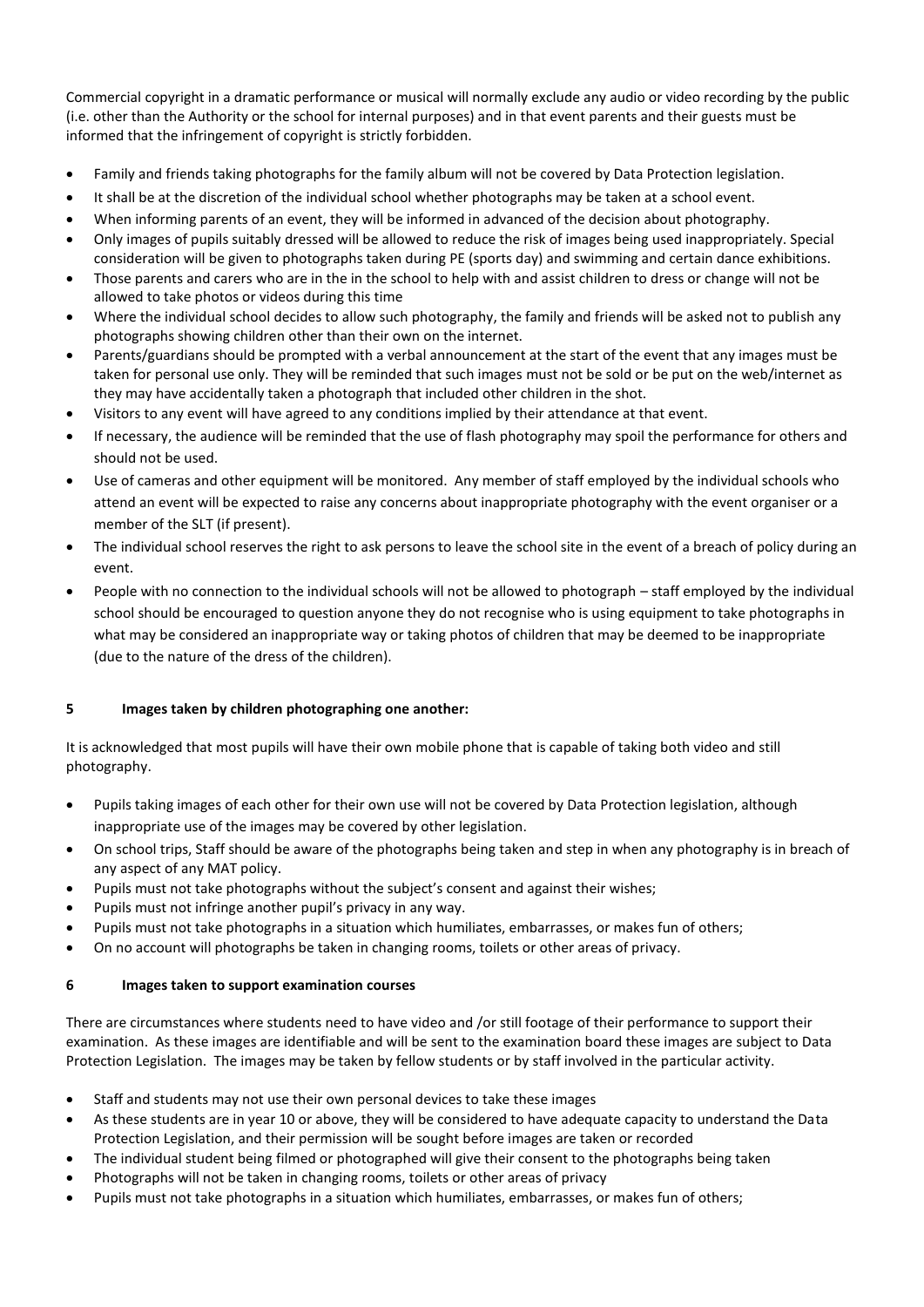- Students will sign a declaration stating they have given permission for images to be taken and for the images to be sent to the examination board as part of the examination material
- Images of the pupils will be encrypted before being sent to any exam board.

#### **Other considerations**

 Images may be uploaded to safe online storage as designated by the MAT. The use of facilities like drop box must not be used as they are not secure. (Microsoft One Drive and Google Drive Education are currently the only recognised secure cloud facilities by the MAT)